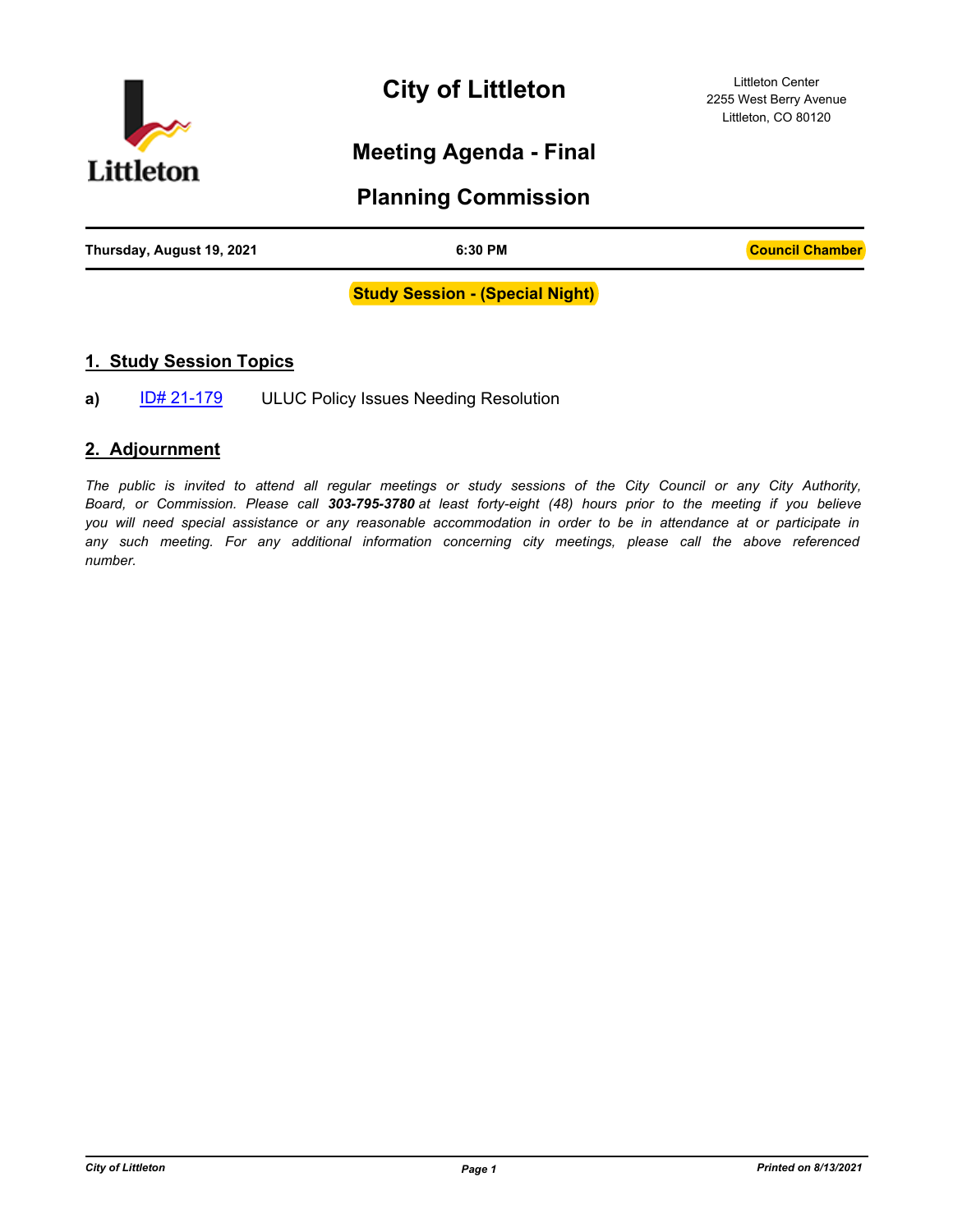

# **Staff Communication**

# **File #:** ID# 21-179, **Version:** 1

Agenda Date: 08/19/2021

Subject: ULUC Policy Issues Needing Resolution

Prepared By: Jennifer Henninger, Community Development Director

#### **PURPOSE:**

To inform planning commission of policy level issues that were raised during the Unified Land Use Code (ULUC) draft comment period and allow Planning Commission to provide input on the issues for city council consideration.

### **PRESENTATIONS:**

| <b>Staff Presenter(s):</b>      | Jennifer Henninger, Community Development Director |
|---------------------------------|----------------------------------------------------|
|                                 | Michael Sutherland, Deputy Community Development   |
|                                 | Director                                           |
| <b>Additional Presenter(s):</b> | N/A                                                |

#### **SUMMARY:**

Since the draft ULUC was released in early June, staff has identified several issues without community consensus on how they should be addressed in the code. The lack of consensus requires policy direction. Staff is seeking Planning Commission input on these issues and staff will then share your recommendations with Council for their final decision and integration into the ULUC. Staff anticipates the policy issue discussion to cover several Planning Commission study sessions in the month of August.

## **PRIOR ACTIONS OR DISCUSSIONS:**

On June  $7<sup>th</sup>$ , a draft of the ULUC was released to the public and in that time 584 comments have been entered into the online comment portal, staff has received general email comments, and reviews from outside partner agencies. In addition, staff has had several one-on-one meetings with council members as well as many members of the public. Yard signs, posters, surveys, and social media blasts have also been deployed and comments are trickling in from those efforts. Finally, several individuals have called the planner of the day phone line and talked with a planner about the ULUC.

Since May of this year, City Council has held study sessions on specific ULUC items including:

- May 11: KKC and staff provided a briefing on the progress of the ULUC to City Council revisiting the project goals, the overall approach/methodology, outreach underway, parking lot items, and the logistics for commenting and reviewing the draft ULUC
- · June 7: The draft ULUC was released for public comment and review. The draft is available until July 30, 2021
- · June 22: Council discussed the findings of the two economic models in the context of land use which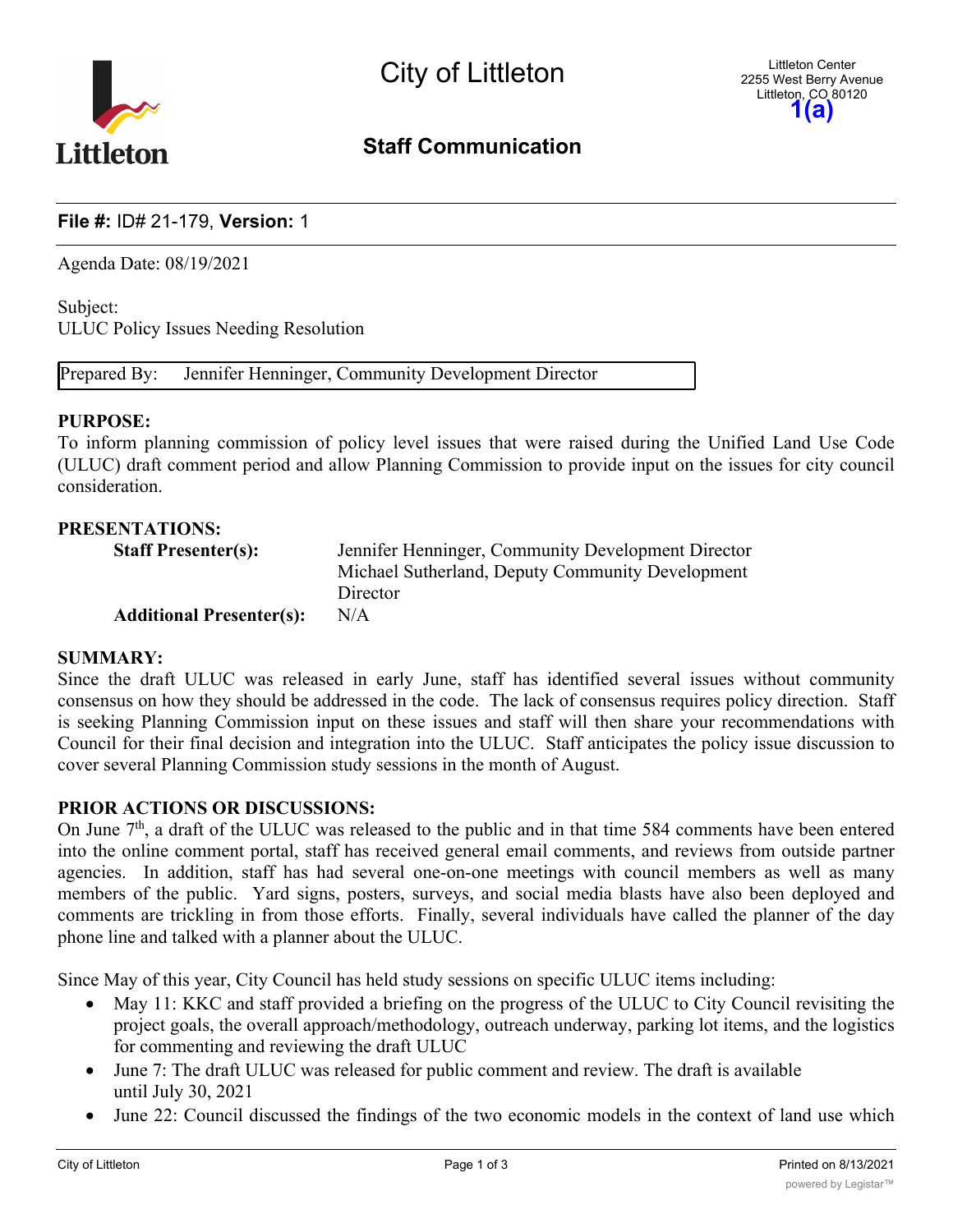# **File #:** ID# 21-179, **Version:** 1

indicated the need for both housing and commercial uses in the city. Staff also presented how Accessory Dwelling Units (ADUs) were introduced in the ULUC to set the stage for direction from Council.

- July 13: Discussion of ULUC by building block, summary of work accomplished since June 7 and detailed discussion on accessory dwelling units with direction provided.
- · August 10: Staff presented the current business license regulations for Short Term Rentals (STRs) and how STRs have been included in the ULUC to set the stage for direction from Council during their August 24 study session.

Planning Commission has had the following study sessions on the ULUC:

- May 10: Discussion of downtown amendments and proposed parking regulations
- · May 24: Staff walked PC through the online version of the ULUC and shared staff outreach efforts to date
- · June 28: Staff facilitated a joint meeting with the Housing Task Force to discuss housing and specifically housing along corridors and the proposed CMU chapter
- July 12: HPB joined planning commission to discuss the proposed Downtown District and thoughts on the Historic Preservation Code. A discussion on Chapter 4-Neighborhoods followed the historic presentation.
- · July 26: Discussion of Chapter 5-Business and Industry, Chapter 7-Environmental Management and Chapter 10-Nonconformities
- August 9: Discussion on housing and parking & loading related issues

# **ANALYSIS:**

Overall, submitted comments recognize and praise the giant leap to a new type of code. However, there are differences in opinion on the direction the city should take on a handful of issues. Staff sees six areas that the issues fall into. They are Housing, Parking & Loading, Design Standards, Sustainability, Neighborhoods, and Code Framework & Implementation. Under each of these areas staff is seeking recommendations on the following:

# **Housing-***Addressed at Planning Commission's August 9th study session*

- Is there anything more the ULUC can do to address affordability
- For ADUs, are the design standards proposed protecting surrounding properties from any possible adverse impacts
- Where in the City should duplex conversions be permitted or just leave it as an option for a future decision

# **Parking & Loading-***Addressed at Planning Commission's August 9th Study Session*

- · Should the ULUC provide only parking minimums as opposed to a range OR having no parking requirements
- Should the required number of parking spots be reduced if bicycle parking is provided in a development
- Should the required number of parking spots be reduced if a development is within  $\frac{1}{2}$  mile of a fixed transit stop

## **Design Standards**

- Specific design standards appear in each building block in the ULUC. Should specific design standards extend beyond Downtown
- Should design standards in the building blocks just focus on building placement and mass